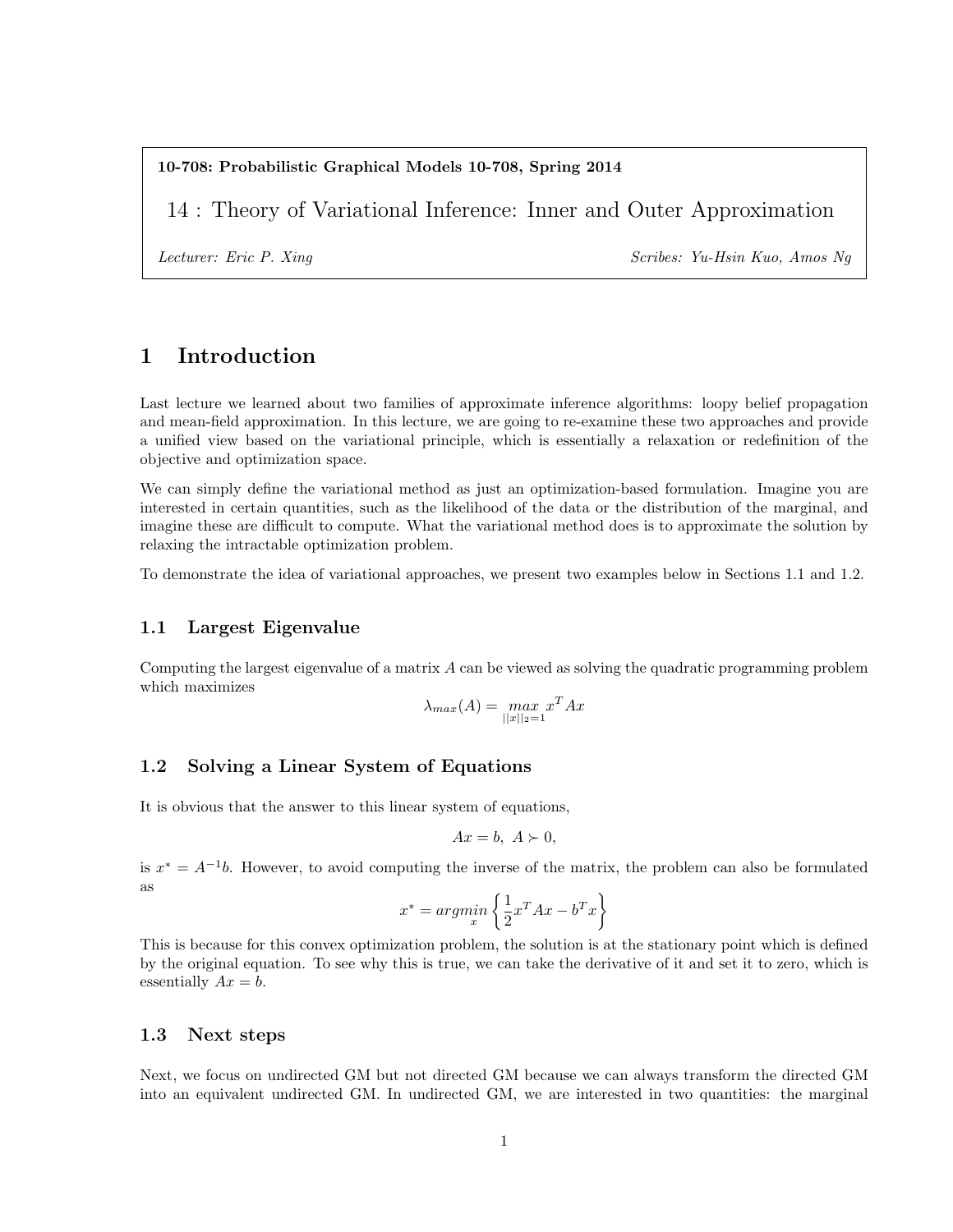distributions and the partition function. However, calculating these quantities is exponentially difficult and we wish to convert them to an optimization problem. To come up with a generic formulation of this, we need to use the tools from exponential families and convex analysis.

## 2 Exponential Families

A probability density in the exponential family takes the following general form:

$$
p_{\theta}(x_1, ..., x_m) = exp(\theta^T \phi(x) - A(\theta)),
$$
\n(1)

where  $\theta$  represents the canonical/natural parameters, the function  $\phi$  is a sufficient statistic, and A is a log partition function. Based on this definition, we can define the domain of the  $\theta$  to be

$$
\Omega := \left\{ \theta \in R^d | A(\theta) < +\infty \right\}.
$$

That is, θ should make sure that A is a finite quantity, because otherwise the whole probability will become zero.

The first example is Gaussian MRF and it has the form:

$$
p(\mathbf{x}) = exp\left\{\frac{1}{2}\langle \mathbf{\Theta}, \mathbf{x}\mathbf{x}^T \rangle - A(\theta)\right\},\,
$$

where  $\theta = -\Sigma^{-1}$  and for sufficient statistics, we have a single term and a pairwise term. Another example is discrete MRF, where we have the indicator function of a particular node, single term potential and pairwise potential. The reason we use exponential families is that there is a simple mapping between mean parameterization and the natural inference problem.

## 3 Conjugate Duality

Finding the dual of functions was solved previously in closed form, but now we want to solve it in a variational way. Usually, if things go well, we find the stationary condition that maximizes the dual. We take the derivative with respect to  $\mu$  and set the result to zero, obtaining the stationary condition with a relationship between  $\mu$  and canonical  $\theta$ . We have closed form solutions everything and things become very easy. So why do we want to solve the same thing with variational inference?

Because sometimes, life is not so good, and you are unable to get the solutions in closed form. Then you end up with symbolic distributions where nothing is in closed form and things get out of control. That is when you compute  $\mu$  numerically and not from a closed form solution.

So to actually find the conjugate dual of any arbitrary function  $f(\theta)$ , we have

$$
f^*(\mu) = \sup_{\theta} \{ \langle \theta, \mu \rangle - f(\theta) \}
$$
 (2)

The linear term  $\langle \theta, \mu \rangle$  has the free parameter  $\mu$ , augmented on the dual function. So therefore this equation means that at every point of  $\theta$  we are taking the maximum distance between the line  $\langle \theta, \mu \rangle$  and the function  $f(\theta)$ . Readers can see this in Figure 1.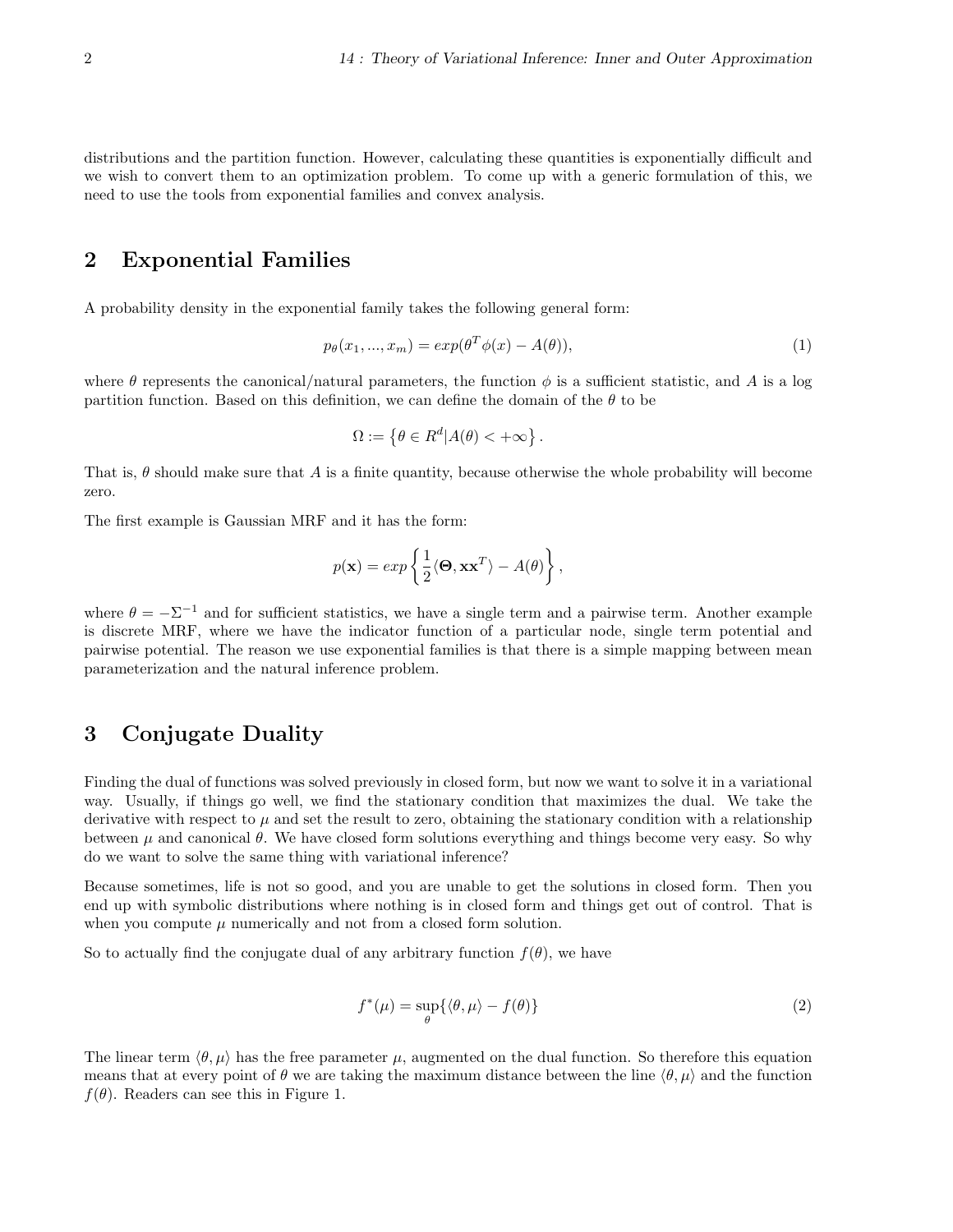

Figure 1: A plot of  $\langle \theta, \mu \rangle$  with some function  $f(\theta)$ 

### 3.1 Properties

The dual found in this way has some nice properties. It is always convex, because it is really just a pointwise bundle of supremums over  $\langle \theta, \mu \rangle$  and  $f(\theta)$ . That, by definition, is convex no matter what  $f(\theta)$  may be.

If the original function  $f(\theta)$  were convex, then the dual of the dual (which is also convex, as all duals must be) is simply the original function. You can have an inference task which expresses the partition function as the supremum of  $\langle \theta, \mu \rangle$  minus another function, as well.

Generally for members of the exponential family, the dual is the negative of the entropy, as we will show in Section 3.3.  $\mu$  is restricted, and solving the optimization problem gives you both the mean parameter and the log partition function.

Even more generally, actually computing the conjugate dual is an intractable problem, and setting the constraints in the real world can be non-trivial. As such, approximations are often needed.

### 3.2 Bernoulli Mean Parameter

For example, to obtain the mean parameter of a Bernoulli distribution, we have

$$
A^*(\mu) := \sup_{\theta \in R} \left\{ \mu\theta - \log \left[ 1 + e^{\theta} \right] \right\}
$$

The stationary condition is found to be

$$
\mu = \frac{e^{\theta}}{1 + e^{\theta}}\tag{3}
$$

Now we can plug (3) back into  $A^*(\mu)$  to get  $A(\theta)$  expressed in terms of  $\theta$  and  $A^*(\mu)$ , and optimize that instead. From this, we find the variational form to be

$$
A(\theta) = \max_{\mu \in [0,1]} \left\{ \mu \cdot \theta - A^*(\mu) \right\}
$$

From which we get that the optimum (which is also the mean) is

$$
\mu(\theta) = \frac{e^{\theta}}{1 + e^{\theta}}
$$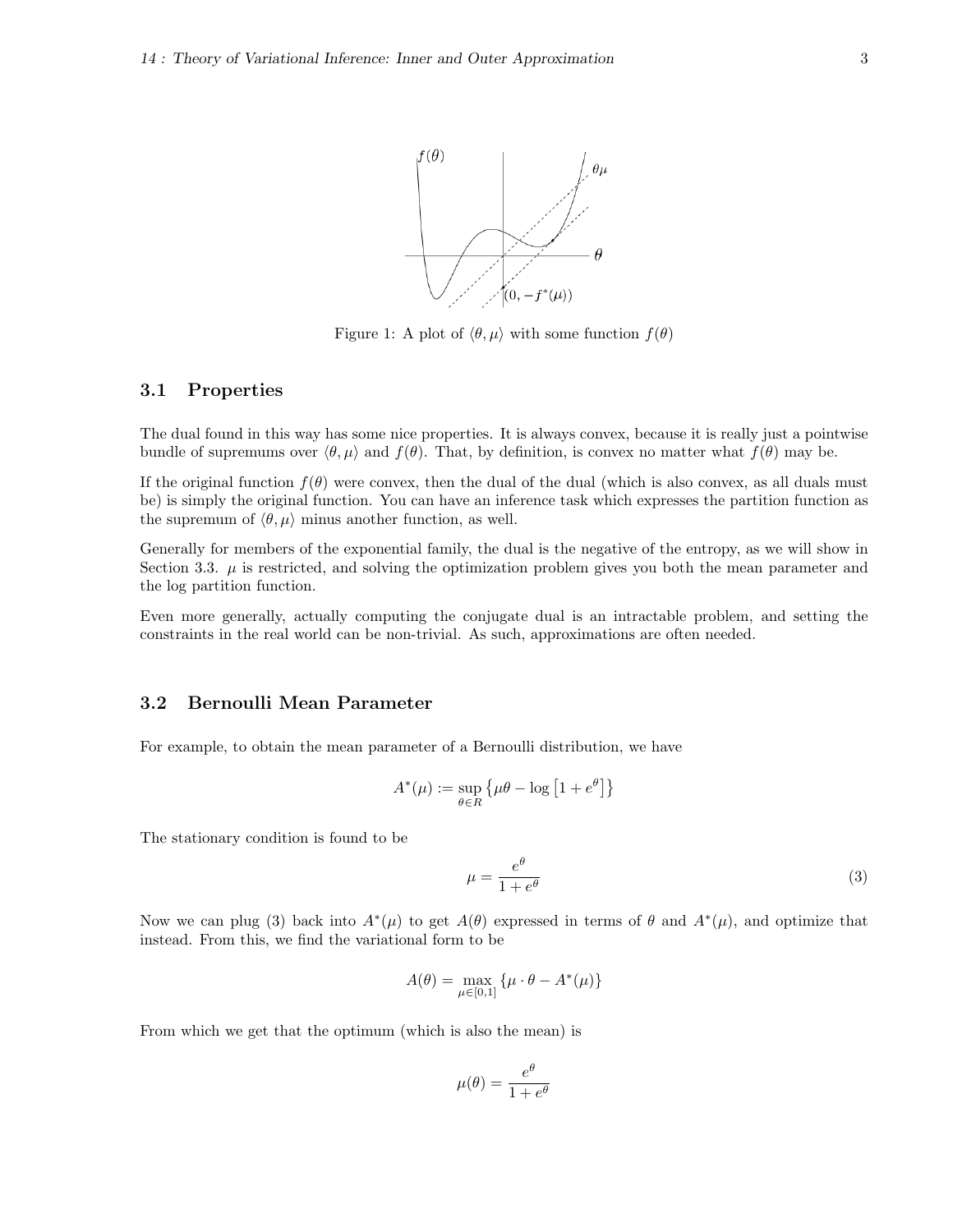### 3.3 Entropy

Given an exponential family defined according to Equation 1

$$
p(x_1, ..., x_m; \theta) = e^{\left\{\sum_{i=1}^d \theta_i \phi_i(x) - A(\theta)\right\}}
$$

Using Equation 2, we can give the dual as

$$
A^*(\mu) := \sup_{\theta \in \Omega} \{ \langle \mu, \theta \rangle - A(\theta) \}
$$
\n(4)

The stationary condition would be

$$
\mu - \nabla A(\theta) = 0 \tag{5}
$$

We take the derivative of  $A(\theta)$  with respect to  $\theta_i$  to obtain

$$
E_{\theta} [\phi_i(X)] = \int \phi_i(x) p(x; \theta) dx
$$

Plugging back into Equation 5 we get

$$
\mu = E_{\theta} \left[ \phi(X) \right] \tag{6}
$$

If there does exist a solution  $\theta(\mu)$  such that Equation 6 is satisfied for this value of  $\theta$ , then you can pretty much plug it back in to Equation 4 and get the  $\mu$  replaced by  $\phi$ :

$$
A^*(\mu) = \langle \theta(\mu), \mu \rangle - A(\theta(\mu))
$$
  
=  $E_{\theta(\mu)}[\langle \theta(\mu), \phi(X) \rangle - A(\theta(\mu))]$   
=  $E_{\theta(\mu)}[\log p(X; \theta(\mu))]$ 

This derivation shows that if everything goes well and  $\mu$  is defined, then your dual function is now the entropy of the original distribution, since entropy is defined as:

$$
H(p(x)) = -\int p(x) \log p(x) dx
$$
  
=  $-A^*(\mu)$ 

# 4 Polytope

Obtaining the inverse mapping given by Equation 6, for the canonical parameters  $\theta(\mu)$ , is a non-trivial task. So what exactly is the feasible space over which  $\mu \in R^d$  has a solution  $\theta(\mu)$ ?

For discrete exponential families, this would be the marginal polytope, defined as

$$
M = \left\{ \mu \in R^d \mid \exists p \text{ s.t. } E_p \left[ \phi(X) \right] = \mu \right\} \tag{7}
$$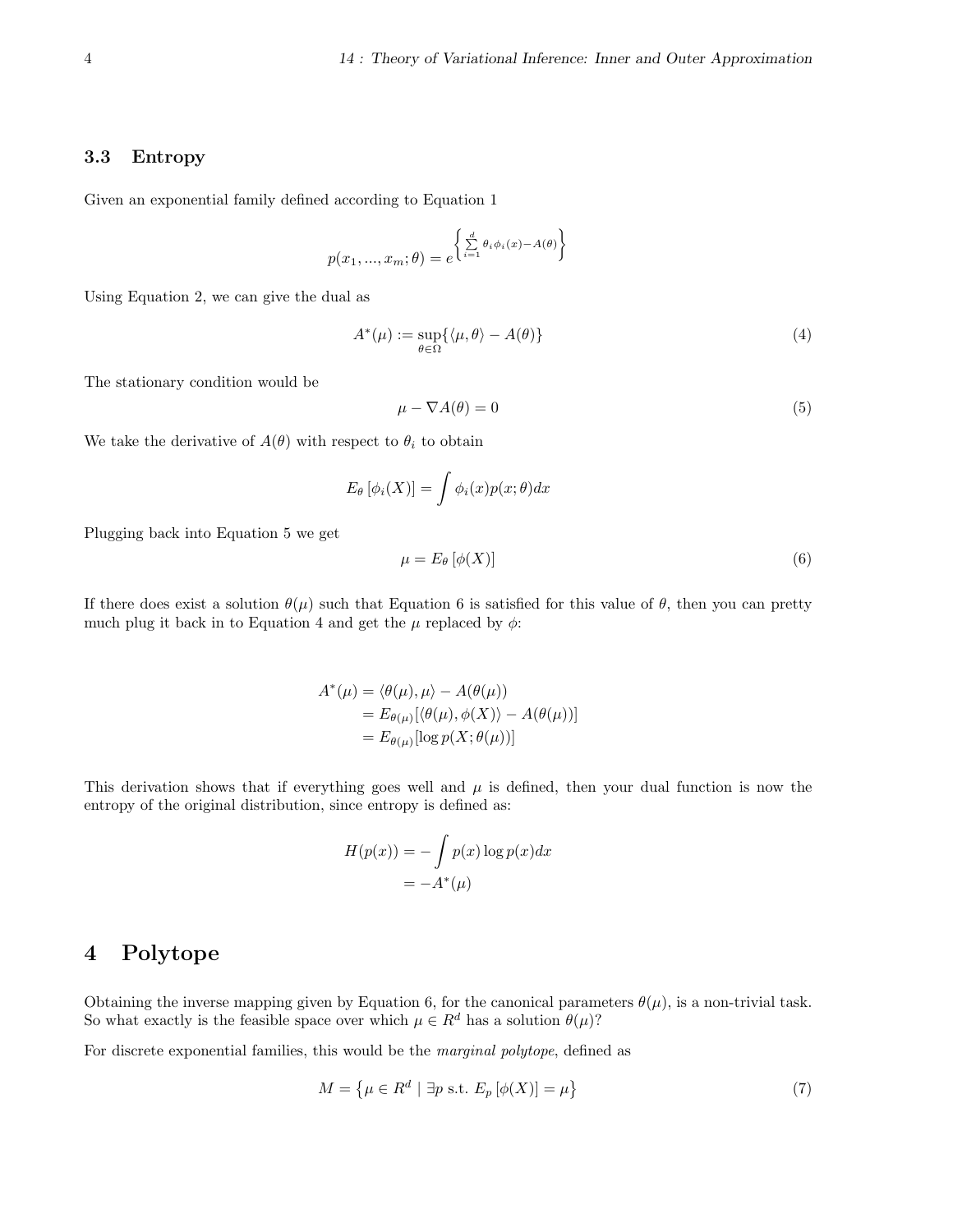

Figure 2: A demonstration of how a collection of linear inequality constraints can characterize a convex polytope.

### 4.1 Representations of Convex Polytopes

Two representations of a convex polytope are the convex hull representation,

$$
M = \left\{ \mu \in R^d \mid \sum_{x \in X^m} \phi(x) p(x) = \mu, \text{ for some } p(x) \ge 0, \sum_{x \in X^m} p(x) = 1 \right\} \triangleq \text{conv} \left\{ \phi(x), x \in X^m \right\}, \quad (8)
$$

and the half-plane representation using the Minkowski-Weyl Theorem, which says that for any convex polytope that is non-empty, we can characterize it using a finite collection of linear equality constraints. This is defined formally by Equation 9, and demonstrated graphically by Figure 2.

$$
M = \left\{ \mu \in R^d | a_j^T \mu \ge b_j, \forall j \in J \right\} \text{ where } |J| \text{ is finite}
$$
\n
$$
(9)
$$

Note that for tree graphical models, the number of half planes only grows linearly with the graph size. For graphical models in general, however, it is very hard to generalize the marginal polytope.

#### 4.2 Variational Principle

The dual function here takes the form of

$$
A^*(\mu) = \begin{cases} -H(p_\theta(\mu)) & \text{if } \mu \in M^\circ \\ +\infty & \text{if } \mu \notin \bar{M} \end{cases}
$$

where  $\theta(\mu)$  once again satisfies Equation 6.

From Equation 2 we see that the log partition function is in the form

$$
A(\theta) = \sup_{\mu \in M} \{ \theta^T \mu - A^*(\mu) \}
$$

where M represents the marginal polytope and  $A^*(\mu)$  represents the negative entropy function (with no explicit form). The optimization problem has a unique solution for all  $\theta \in \Omega$ , when  $\mu(\theta) \in M^{\circ}$  for  $\mu(\theta)$  that satisfies Equation 6.

The mean field method produces a non-convex inner bound and an exact form of entropy. Bethe approximation (discussed in Section 5) and loopy belief propagation on the other hand produce a polyhedral outer bound and a non-convex Bethe approximation.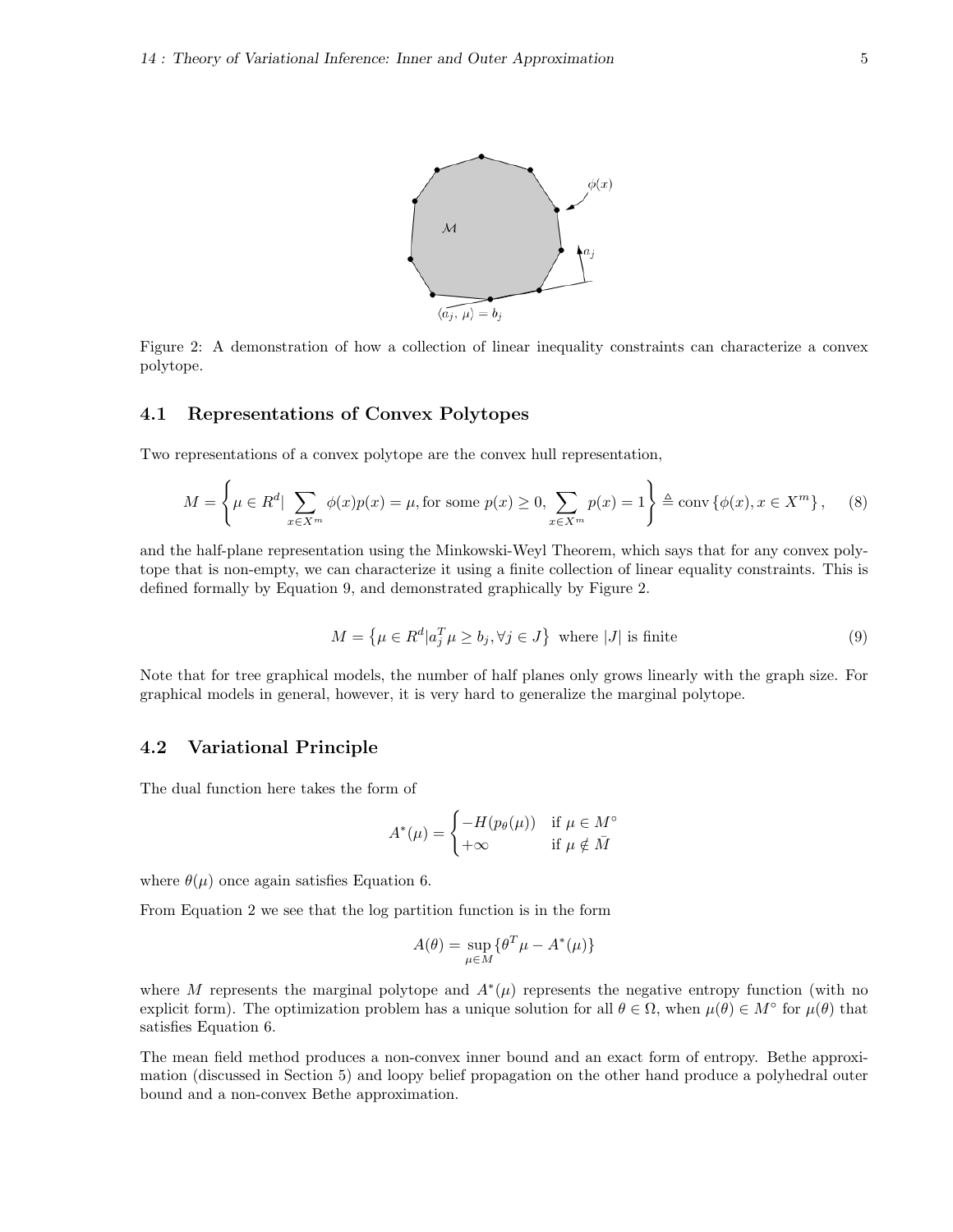

Figure 3: An illustration of message passing

## 5 Bethe Approximation and Sum-Product

To recap, we have learned that the message passing rule for Fig 3 is:

$$
M_{ts} \leftarrow \kappa \sum_{x'_t} \left\{ \psi_{st}(x_s, x'_t) \psi_t(x'_t) \prod_{\mu \in N(t)/s} M_{ut}(x'_t) \right\},\,
$$

where  $\kappa > 0$  denotes a normalization constant. This algorithm is an exact inference for trees, but approximate for loopy graphs.

#### 5.1 Variational Inference and Sum-Product Algorithm

In a tree graphical model of discrete variables  $X_S \in \{0, 1, ..., m_s - 1\}$ , the sufficient statistics are the indicator function given by:

$$
\begin{cases} \mathbb{I}_j(x_s) & \text{for } s = 1, ..., n, \quad j \in \chi_s \\ \mathbb{I}_j(x_s, x_t) & \text{for } (s, t) \in E, \quad (j, k) \in \chi_s \times \chi_t \end{cases}
$$

Using these sufficient statistics, we define an exponential family of the form

$$
p(x; \theta) \propto exp \left\{ \sum_{s \in V} \theta_s(x_s) + \sum_{(s,t) \in E} \theta_{st}(x_s, x_t) \right\},\,
$$

where we have introduced the convenient shorthand notation

$$
\theta_s(x_s) := \sum_j \theta_{s;j} \mathbb{I}_{s;j}(x_s), \text{ and}
$$
  

$$
\theta_{st}(x_s, x_t) := \sum_{(j,k)} \theta_{st;jk} \mathbb{I}_{st;jk}(x_s, x_t).
$$

The mean parameters correspond to singleton and pairwise marginal probabilities, which are given below:

$$
\mu_s(x_s) = \sum_{j \in \chi_s} \mu_{s:j} \mathbb{I}_j(x_s) = \mathbb{P}(X_s = x_s)
$$

$$
\mu_{st}(x_s, x_t) = \sum_{(j,k) \in \chi_s \times \chi_t} \mu_{st;jk} \mathbb{I}_{jk}(x_s, x_t) = \mathbb{P}(X_s = x_s, X_t = x_t),
$$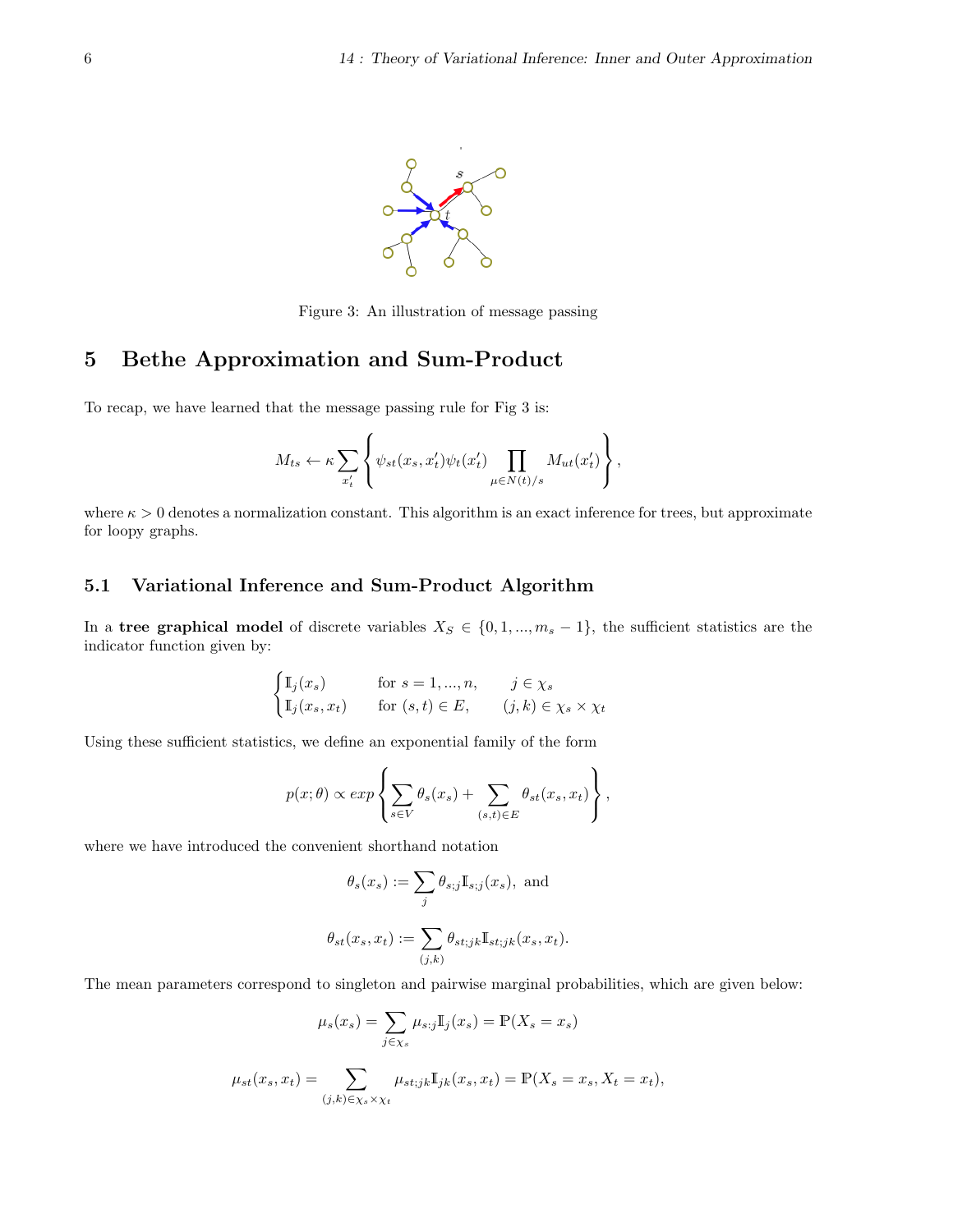Note that  $\mu_s$  is a  $|\chi_s|$ -dimensional marginal distribution over  $X_s$ , whereas  $\mu_{st}$  is a  $|\chi_x| \times |\chi_t|$  matrix, representing a joint marginal over  $(X_s, X_t)$ 

With the mean parameters defined above, and the junction tree theorem for a tree T we have:

$$
\mathbb{M}(T) = \left\{ \mu \ge 0 \vert \sum_{x_s} \mu_s(x_s) = 1, \sum_{x_t} \mu_{st}(x_s, x_t) = \mu_s(x_s) \right\},\,
$$

which maintains the normalization condition and marginalization constraints.

Now, we proceed to the loss function where the entropy is decomposed as

$$
H(p(x : \mu) = \sum_{s \in V} H_s(\mu_s) - \sum_{(s,t) \in E} I_{st}(\mu_{st}) = -A^*(\mu),
$$

which is a closed form definition. With these definitions, we now have the variational formulation,

$$
A(\theta) = \max_{\mu \in \mathbb{M}(T)} \left\{ \langle \theta, \mu \rangle + \sum_{s \in V} H_s(\mu_s) - \sum_{(s,t) \in E} I_{st}(\mu_{st}) \right\}
$$

To solve the optimization problem, we can apply two Lagrange multipliers  $\lambda_{ss}$  and  $\lambda_{ts}$  for the normalization constraint and for each marginalization constraint, respectively. Then we take the derivative and set them to zero to get the final answer. To see the detailed derivation, readers can refer to pages 36-37 in the slide.

### 5.2 Belief Propagation on arbitrary graphs

Next, we discuss the belief propagation on **arbitrary graphs** where we cannot compute the entropy and marginal polytope. The marginal polytope M is hard to characterize and hence it is approximated by an outer bound:

$$
\mathbb{L}(G) = \left\{ \tau \ge 0 \mid \sum_{x_s} \tau_s(x_s) = 1, \sum_{x_t} \tau_{st}(x_s, x_t) = \tau_s(x_s) \right\}
$$

Also, exact entropy  $-A^*(\mu)$  lacks an explicit form, hence we approximate it to the expression of a tree:

$$
A^*(\tau) \approx H_{Bethe}(\tau) := \sum_{s \in V} H_s(\tau_s) - \sum_{(s,t) \in E} I_{st}(\tau_{st})
$$

Combining the two approximations in the original optimization problem leads to the Bethe variational problem (BVP):

$$
\max_{\tau \in \mathbb{L}(G)} \left\{ \langle \theta, \tau \rangle + \sum_{s \in V} H_s \tau_s - \sum_{(s,t) \in E} I_{st}(\tau_{st}) \right\}
$$

One can use loopy BP for solving a Lagrangian formulation of the BVP.

To understand why it is called outer bound for  $L(G)$ , we can look at the geometry of BP. From Figure 4, we can see clearly that  $\mathbb{M}(G) \subseteq \mathbb{L}(G)$ . This is because the way we define  $\mathbb{L}(G)$  is based on local consistency, which might lead to more distributions that don't exist in the original graph and the equality holds if and only if the graph is a tree. When searching for the solution to the BVP, one should be aware that it's possible for the solution to appear inside the gap.

The above formulation provides a principled basis for applying the sum-product algorithm to loopy graphs. However, there are no guarantees on the convergence of the algorithms on loopy graphs. Also, because the BVP is usually non-convex, there are no guarantees on the global optimum. This connection offers us multiple ways to improve the usual sum-product algorithm. We could produce progressively better approximations to our entropy function, as well as better approximations to the marginal polytope.